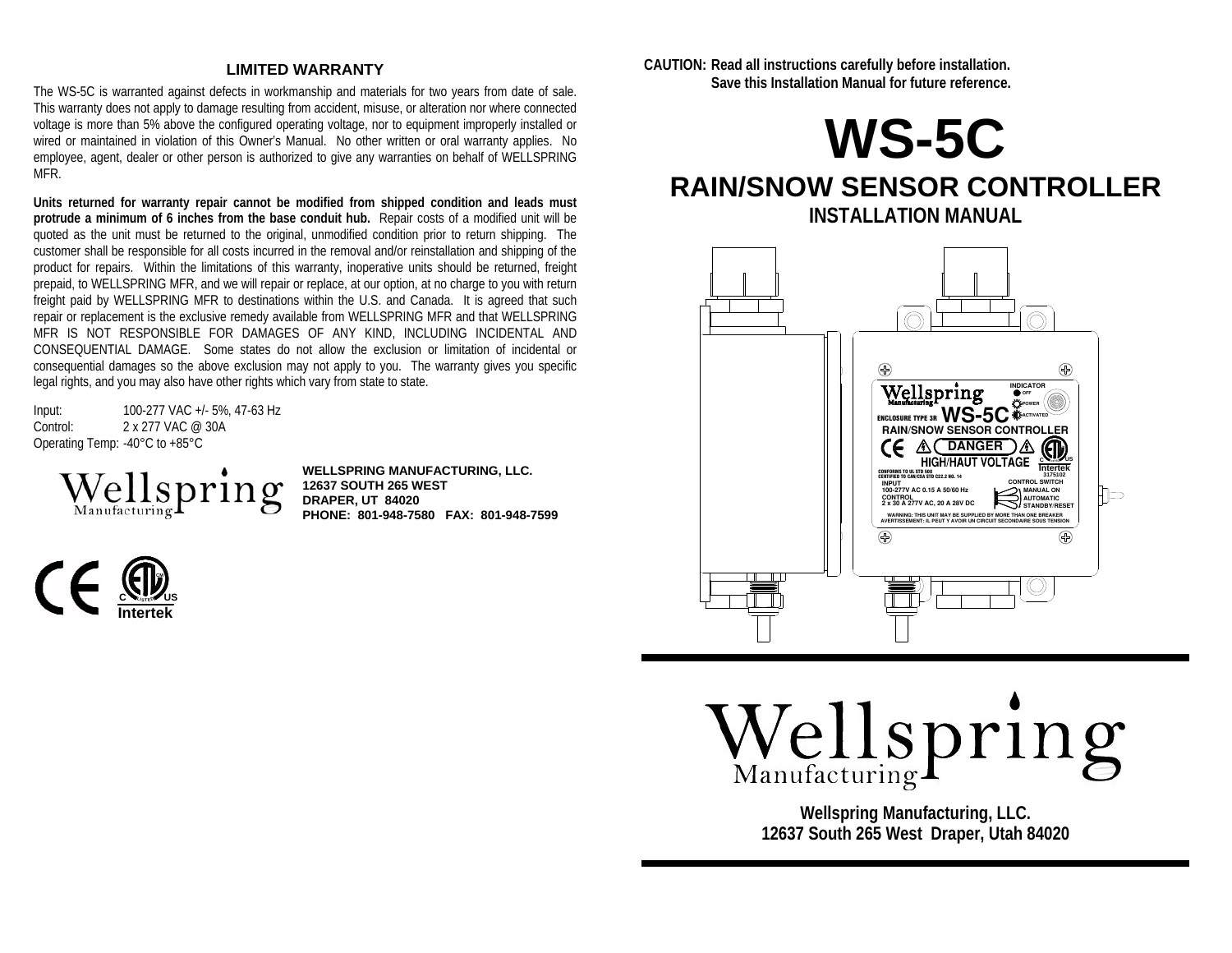- 1. **THIS UNIT SHOULD BE INSTALLED, OPENED, AND REPAIRED BY QUALIFIED PERSONNEL ONLY! CETTE UNITÉ DEVRAIT ÊTRE INSTALLÉE, OUVERTE, ET RÉPARÉE PAR LE PERSONNEL QUALIFIÉ SEULEMENT!**
- 2. To avoid shock hazard do not open the front cover with power connected to the WS-5C or any controlled equipment.

 Pour éviter la décharge électrique déconnectez toute la puissance avant d'ouvrir la couverture du WS-5C.

### **Selecting a Mounting Location for the WS-5C**

The interleaved grid on the top of the WS-5C is the precipitation or "moisture" sensor. The brass cylinder protruding from the bottom of the enclosure is the temperature sensor. For reliable rain and snow detection the unit must be mounted in a location that exposes the moisture sensor to a clear view of the sky. The unit should not be mounted directly under eaves or overhangs. It should not be mounted so close to the ground that it may become buried in snow. For proper temperature detection the WS-5C must be mounted outdoors, away from furnace vents, dryer vents, and other sources of heat. Note that, when powered, the WS-5C moisture grid will always remain hot. This is normal. This allows the sensor to continuously melt snow and evaporate both rain and snow from the grid.

The WS-5C can be mounted by screwing the base conduit hub onto an appropriate size free-standing conduit or by using the mounting holes in each corner of the enclosure.

#### **DO NOT DRILL HOLES THROUGH THE ENCLOSURE FOR MOUNTING! Ne Font Pas Les Trous De Foret Par La Boîte Pour Le Support!**

This can allow water into the enclosure causing a potential shock hazard. It is recommended that a weatherproof junction box be mounted below the WS-5C for termination of the power and load pigtails to the building wiring.

**Use Care When Replacing the Front Cover. Do Not Pinch the Gasket or Overtighten the Screws.**





# **General Safety Instructions External Control/Monitor Operation**

| Pin            | Color        | Function       |  |  |
|----------------|--------------|----------------|--|--|
|                | White        | GND/Common     |  |  |
| $\mathfrak{D}$ | Red          | Deice On Mon A |  |  |
| 3              | Orange       | Deice On Mon B |  |  |
|                | <b>Black</b> | Manual On      |  |  |
| 5              | Green        | Standby/Reset  |  |  |

The WS-5C provides external control/monitor capability. Cable rated 300V up to 18 AWG can be connected to TB2 to access this feature. Connecting Black (4) to White (1) will activate the "Manual On" function. Connecting Green (5) to White (1) will activate the "Standby/Reset" function. See the "Manual Override Switch Function" for a description of these modes. The Red/Orange (2/3) leads are connected to an internal low power

monitor relay. This relay, rated at 24 VAC/VDC @ 400 mA, 10W maximum, will close with the load relays and can be used to externally monitor activation of the sensor. This terminal block is also the connection point for connecting a CDP-2. **Use only tinned, stranded, shielded cable for a reliable connection.**

# **Power & Activation Indicator**

A green lamp shines through a lens on the cover of the WS-5C to indicate operational status. If this lamp is **OFF** the WS-5C is not receiving power. If this lamp is steady **ON** the WS-5C is powered but not triggered. If this lamp is **FLASHING** the WS-5C is powered on and triggered, the main relays are closed, and attached equipment should be activated. Note that, even though snow or rain may have stopped, the WS-5C indicator will continue to flash during the Delay-Off drying cycle.

# **Moisture Grid Maintenance & Replacement**

It is recommended that the WS-5C be powered down and the grid wiped clean with clear water at least once every 4 months. Heavy deposits may be removed using a non-metallic scouring pad (Scotch-BriteTM or equivalent.) However, after a number of years, the corrosive elements left behind when water is evaporated out of the moisture grid will eventually damage the grid rings. The moisture grid can be easily replaced by ordering and installing an MG-5 "Moisture Grid Assembly" and following the procedure below:

#### **THIS PROCEDURE SHOULD ONLY BE PERFORMED BY QUALIFIED PERSONNEL! CE PROCÉDÉ DEVRAIT SEULEMENT ÊTRE EXÉCUTÉ PAR LE PERSONNEL QUALIFIÉ!**

Open all power and load breakers connected to the WS-5C. Open the front cover and remove the cable connector from the Grid Jack. While holding the reducing bushing, unscrew and remove the old moisture grid. Pass the new moisture grid connector through the top hole and screw the assembly into the reducing bushing. Tighten the grid hand tight plus ¼ turn. Connect the new cable to the Grid Jack. Confirm that the four connector pins are properly aligned with the jack. Close the front cover, confirming that the front cover gasket is properly sealed. Reapply power.

**Use Care When Replacing the Front Cover. Do Not Pinch the Gasket or Overtighten the Screws.**

# **Preseason Snow Detection Testing**

It is always a good idea to test the operation of the WS-5C prior to the winter season. Procure some clean water and, if the outdoor temperature is above the trigger point, a can of spray component cooler (Radio Shack Part #64-4321 or equivalent.) Clean the moisture grid following the procedure outlined above and allow it to dry. Apply power to the WS-5C, drip some of the water onto the moisture grid, then spray the temperature sensor protruding from the base of the enclosure with the component cooler. Once the temperature sensor has reached the trigger point with water still present on the grid the WS-5C will activate. The user should hear the internal control relays close and see the green lamp blink. Proper operation has been confirmed. Allow the grid to dry completely. To clear the Delay-Off timer place the override switch into "Standby/Reset", and then back to the "Automatic" position.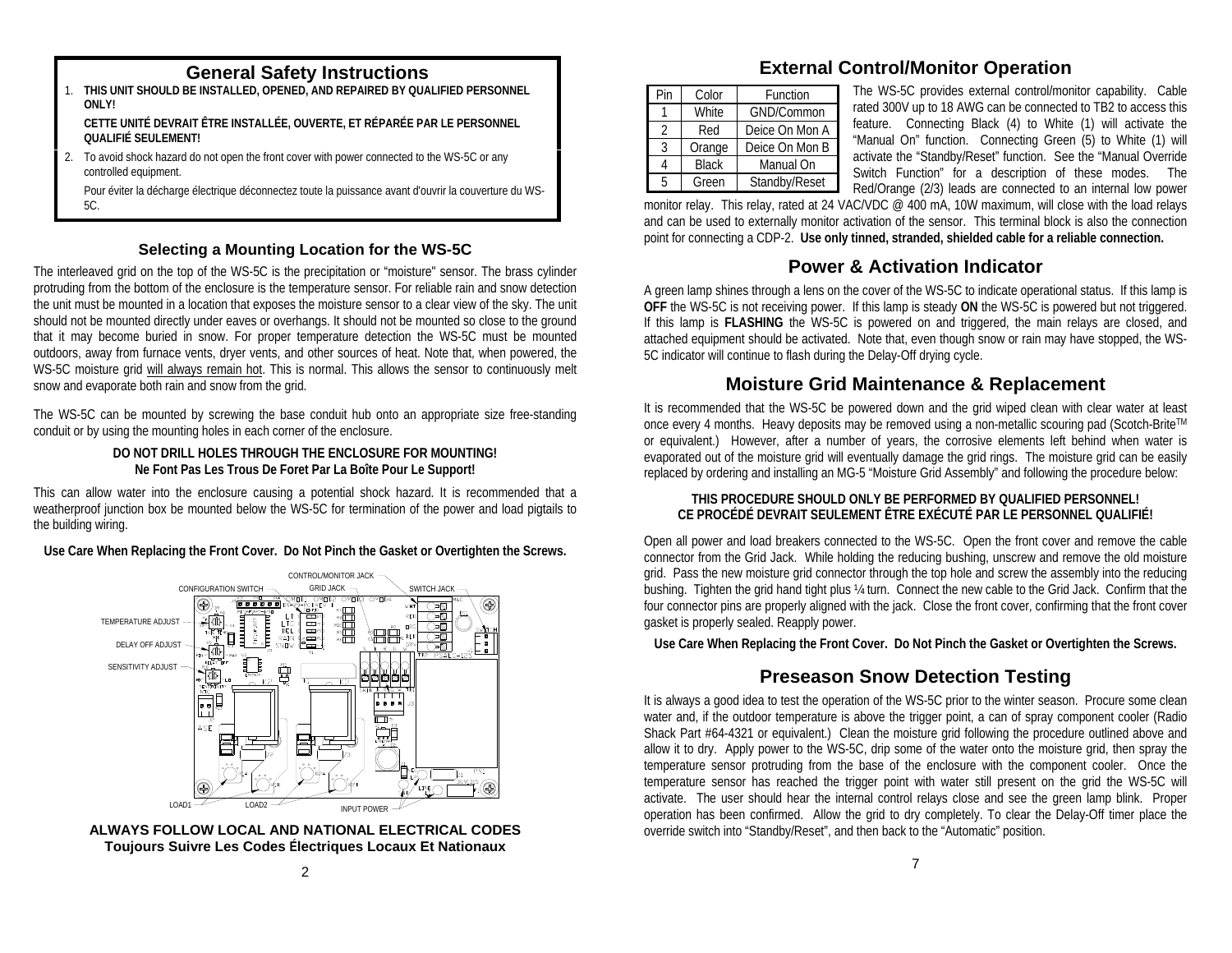

**120VAC In, 120VAC Circulation Pump, 24VAC Boiler** 



**277VAC In, Dual 277VAC Load, Heat Cable or Similar (Also Applies to 120VAC)** 

These are just some of the possible wiring schemes that can be used to connect the WS-5C to your load for control. Remember, **these are only suggestions**. **You should always consult a qualified electrician or inspector to assure conformance with applicable local and national electrical codes!**

# **Setting the Configuration Switches and Adjustments**

The following paragraphs and table outline the operating modes for the WS-5C and explain the functions of the adjustments. Trigger temp (**TT**) is adjustable from 34°F-44°F (1°C-6°C) using the TRIG TEMP control. When ambient air temperature (**AT**) is below this setting precipitation is assumed to be snow. When above this setting, precipitation is assumed to be rain.



The DEL configuration switch activates the Delay-Off drying cycle timer on the WS-



5C. The timer allows the WS-5C to continue to operate and dry the heated surface through evaporation MID once precipitation has stopped. The drying cycle reduces the chance of once precipitation has stopped. The drying cycle reduces the chance of moisture left behind refreezing into ice. This timer is restarted by each sensor trigger. Therefore, the WS-5C will continue to operate as long as it is triggered, then for the Delay-Off period once the trigger clears. All "sensor" modes (DEL off) provide a 2 minute Delay-Off time. When in "controller" mode (DEL on) the Long Delay (LD) configuration switch determines the time span of the drying cycle. The Delay-Off time can be adjusted from 30-90

minutes (LD Off) or 2-6 hours (LD On) using the DELAY OFF control.

The Low Temperature Cutoff (LTC) option is typically used on snow melting systems with limited output capacity where melting cannot be maintained at very low temperature. If selected, the snow sensor will clear a trigger below 5°F (-15°C) even if snow is still falling. It will resume normal operation above 9°F (-13°C). However, the sensor will remember if it was triggered before the drop below 5°F or if snow was detected during the cold period. If so, the sensor will execute one Delay-Off cycle when the temperature rises above 9°F in order to melt any snow left behind during the cold period. This



is referred to as RECOVER mode. **Care should be exercised in using this mode as the potential exists for ice to be formed on the melting surface.**



The WS-5C precipitation sensor is very sensitive and can detect a single snow flake or rain drop. However, if the WS-5C is mounted in an area susceptible to high winds, overhanging trees, or blowing ground snow, nuisance triggering may occur. While proper placement is the best remedy, the SENSITIVITY control can also be used to reduce nuisance triggering. An internal timer checks the precipitation sensor for moisture

and compares cleared time with triggered time. The highest sensitivity setting (toward MORE) triggers on first detection. As the control is adjusted clockwise precipitation must be detected for a longer period to be considered valid. The lowest sensitivity setting (toward LESS) requires 120 seconds of detection before the unit triggers. If a trace amount of snow blows onto the grid from a drift or overhang it will likely be melted and evaporated in less than a minute. Similarly, a very light snowfall may also clear quickly from the grid. If these conditions should be ignored by the sensor the SENSITIVITY control can be adjusted as required. However, to prevent non-triggering during a true event, it is recommended that **the user start at highest sensitivity (MORE), then adjust while monitoring operation over time.**

**THE UNIT MUST BE IN STANDBY/RESET TO CHANGE CONFIGURATION SWITCHESL'Appareil Doit Être En Mode STANDBY/RESET Pour Modifier Commutateurs De Configuration**